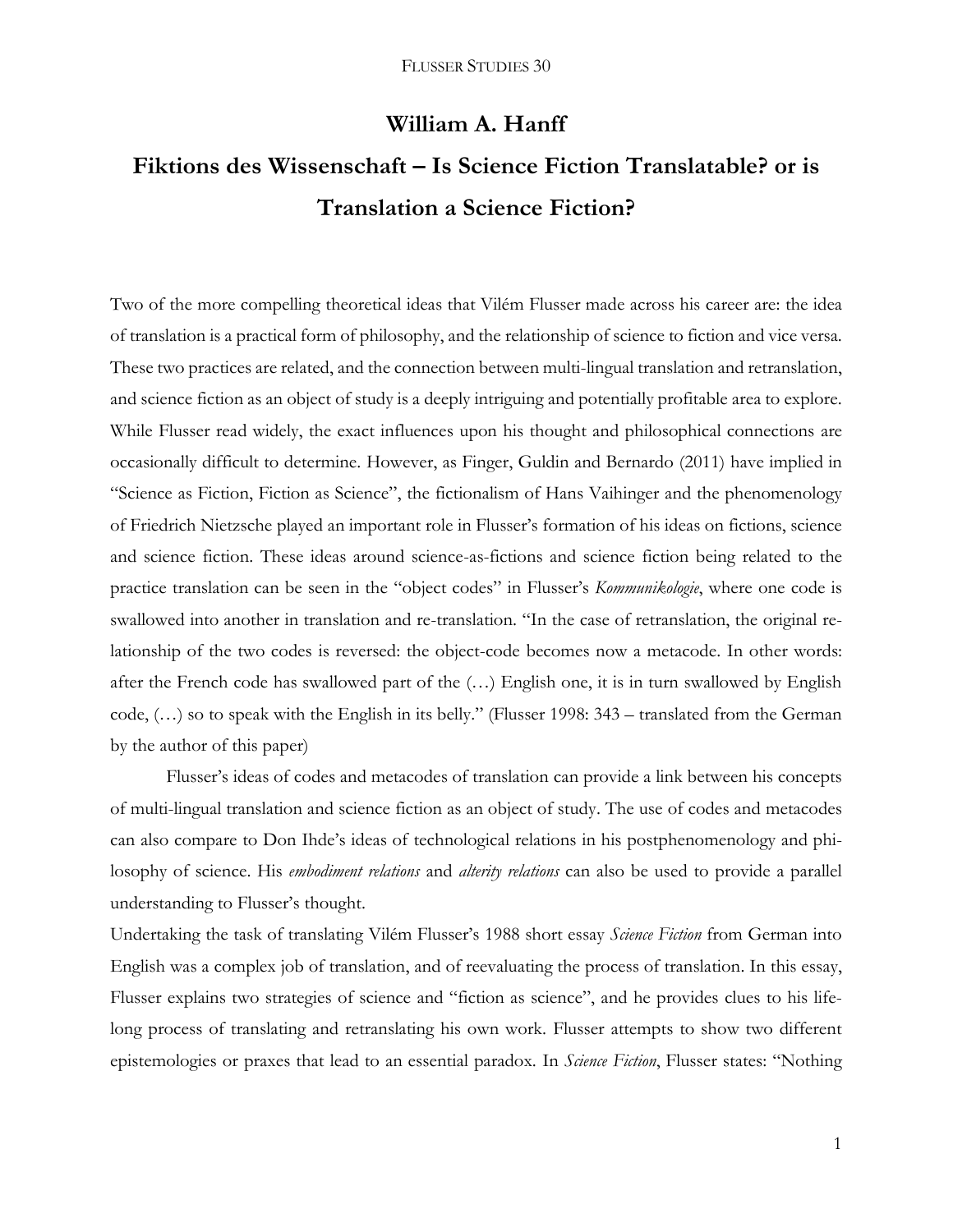can go about arriving at truth, but instead approach truth more and more, by applying two complementary strategies. One is that all probable, [ostensible](http://en.pons.com/translate/english-german/ostensible) ([but still] fictional) statements made appear progressively, so that they are always more and more probable and less and less improbable. This can be called the strategy of "falsification". (Flusser 2015: 2)

This is the approach of rationalism, the scientific method and even literary criticism. Flusser then contrasts this with: "The other strategy is to be able to accurately measure possible degree of improbability of any statement (their 'margin of error'), (…) in order to be able to work with the imprecision ('fuzziness') as precise as possible." (Flusser 2015: 2)

For Flusser, Science Fiction is a *Technik* in the truest sense of the word, and therefore his theory and praxis of science fiction can be applied to his use of translation. While he allows for an inexactitude in science, science fiction, and translation – an *Ungenauigkeit* that allows a space for exploration – he still engaged in translation, using this practice throughout his career. In *Zweigespräche. Interviews 1967-1991* Flusser declared: "The communication [or 'translation'] works, though I doubt the sense. The criterion for a translation is therefore existential and not formal, and it is even possible that a translation is not formalizable." (Flusser 1996: 10 – translated from the German by the author of this paper). Also: "Perhaps everything I do is an attempt to is an attempt to elaborate a theory of translation. But I am not going to live long enough for that. (…) I am very concerned with the problem of metaphor. Metaphor is another word for translation. In everything, I am trying to fulfill this translation or metaphor. The 'transportation', the 'moving of being'. How should I say that?" (Flusser 1996*:* 149 – translated from the German by the author of this paper)

Flusser himself admitted to the problems translating the meaning of translation. And formalizable or not, he continued using it as a means of checking and re-checking his ideas. It is odd then, that he did not take the time to translate and reevaluate his 1988 lecture *Science Fiction*.

One possible way to address this problem may be found in Don Ihde's phenomenology of embodiment vs. alterity relations in the technological mediation of perceptions. In embodiment relations, "human beings take technological artifacts into their experiencing, and thereby broaden the area of sensitivity of their bodies to the world" (Verbeek 2001: 127). Using these embodied, transparent mediating technologies, we can increasingly "measure possible degree of improbability", in our perceptions because they have become part of our system of perception. Because, "[t]he most important characteristic of embodied technologies is that they possess a certain transparency. The call attention not to themselves, but to (aspects of) the world given through them" (Verbeek 2001: 128).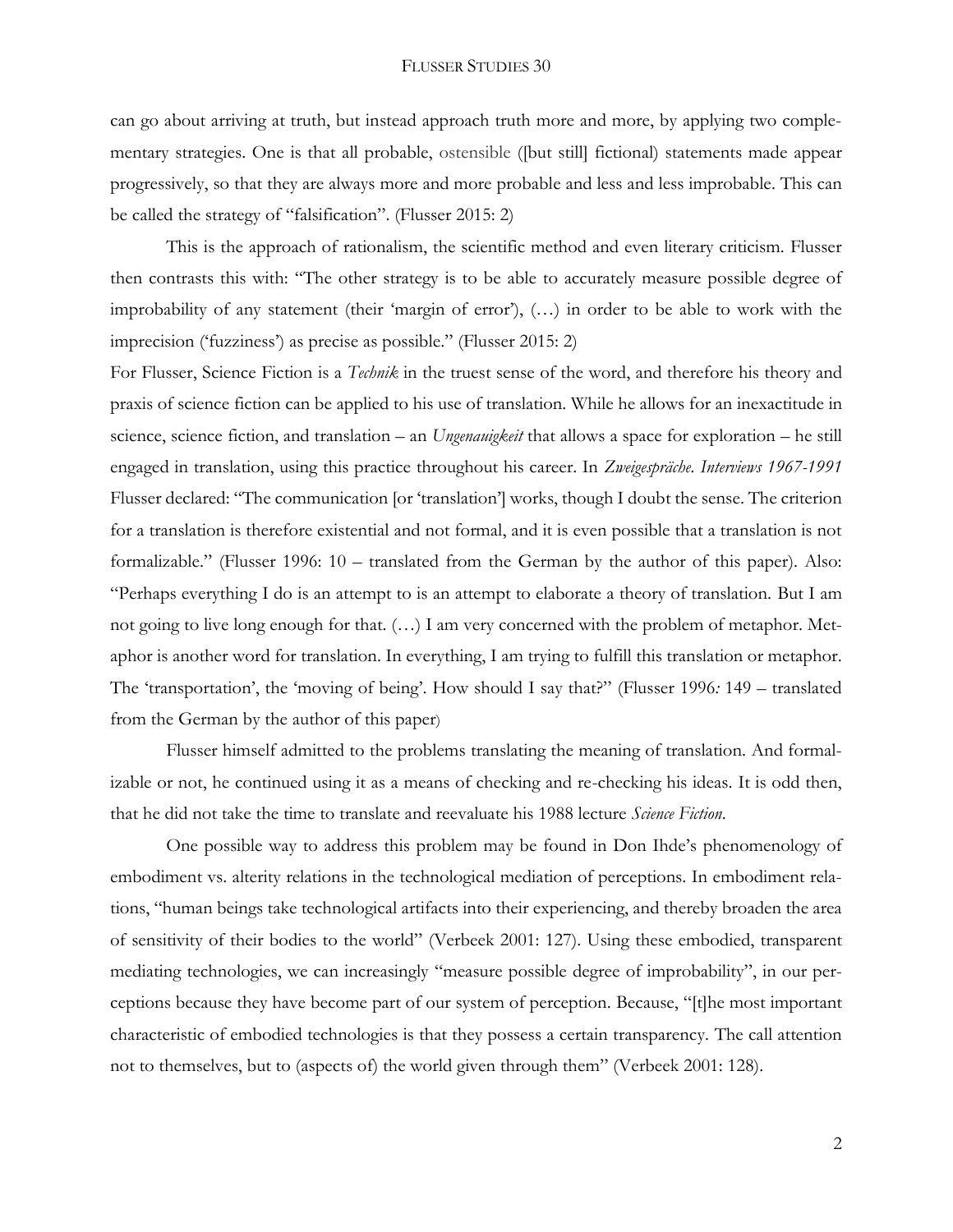#### FLUSSER STUDIES 30

This contrasts with Ihde's alterity relations where "humans are not related, as in mediating relations, via a technology to the world; rather they are related to or with a technology. The role played by technologies in this set of relations can be characterized as that of 'quasi-other'" (Verbeek 2001: 131). And, in these alterity relations, the mediating technology remains uncanny, *but* allow for more of what Flusser, in his essay *Science Fiction* (1980), called an ability to "accurately measure possible degree of improbability" because of the fact that these technologies are outside of regular perception, and their alterity/otherness allows for measurement of improbability. "The reason that technologies in alterity relations are experienced as quasi-other is that technologies on the one hand possess a kind of independence and on the other hand can give rise to an 'interaction' between humans and technologies" (Verbeek 2001: 131). The ability for a mediating technology to make a perception falsifiable or improbable is vitally important for the creation of scientific fictions.

Beyond this, Flusser's two strategies of scientific fictions or fiction-in-science as a means for approaching truth (*Wahrheit*) in science (*Wissenschaft*) are analogous to Hans Vaihinger's two categories of fictions: *figments* as imaginary fantasy, and *fictions* as falsifiable conjecture. "I would suggest that in the future we call scientific fictions—fictions, and the other, the mythological, æsthetic, etc. figments. For instance, Pegasus is a figment, atom, a fiction. This would certainly facilitate distinctions. The opponents of the fiction misrepresent it in so far as the regard it as a mere figment. "Fictio" in legal terminology, has already acquired the secondary meaning of practical utility." (Vaihinger & Ogden 2009: 81) This double-edged practice is baked into how narrative and scientific method's dialectic have evolved and replicated across history particularly through translations.

Nietzsche's essay *On Truth and Lies in a Nonmoral Sense* addresses many of the same notions of essential truth and un-truth. And explains why, in the same way that truth can be approached from two different directions, as Flusser suggests in *Science Fiction*, it can ultimately never be pinned down in languages, because if it could, there would be considerably fewer human languages, and pure truth would be very easily accessible to anyone creating any language or new words. Nietzsche remarks: "The different languages, set side by side, show that what matters with words is never the truth, never an adequate expression; else there would not be so many languages. The 'thing in itself' (for that is what pure truth, without consequences, would be) is quite incomprehensible to the creators of language and not at all worth aiming for." (Nietzsche 2012: 25

Vilém Flusser's overall questions of how language and science set upon perception though technological mediation explains his approaches to translation and science fictions in his other works. What Flusser explored in apparatus theory, Ihde explores in his instrumental realism and embodiment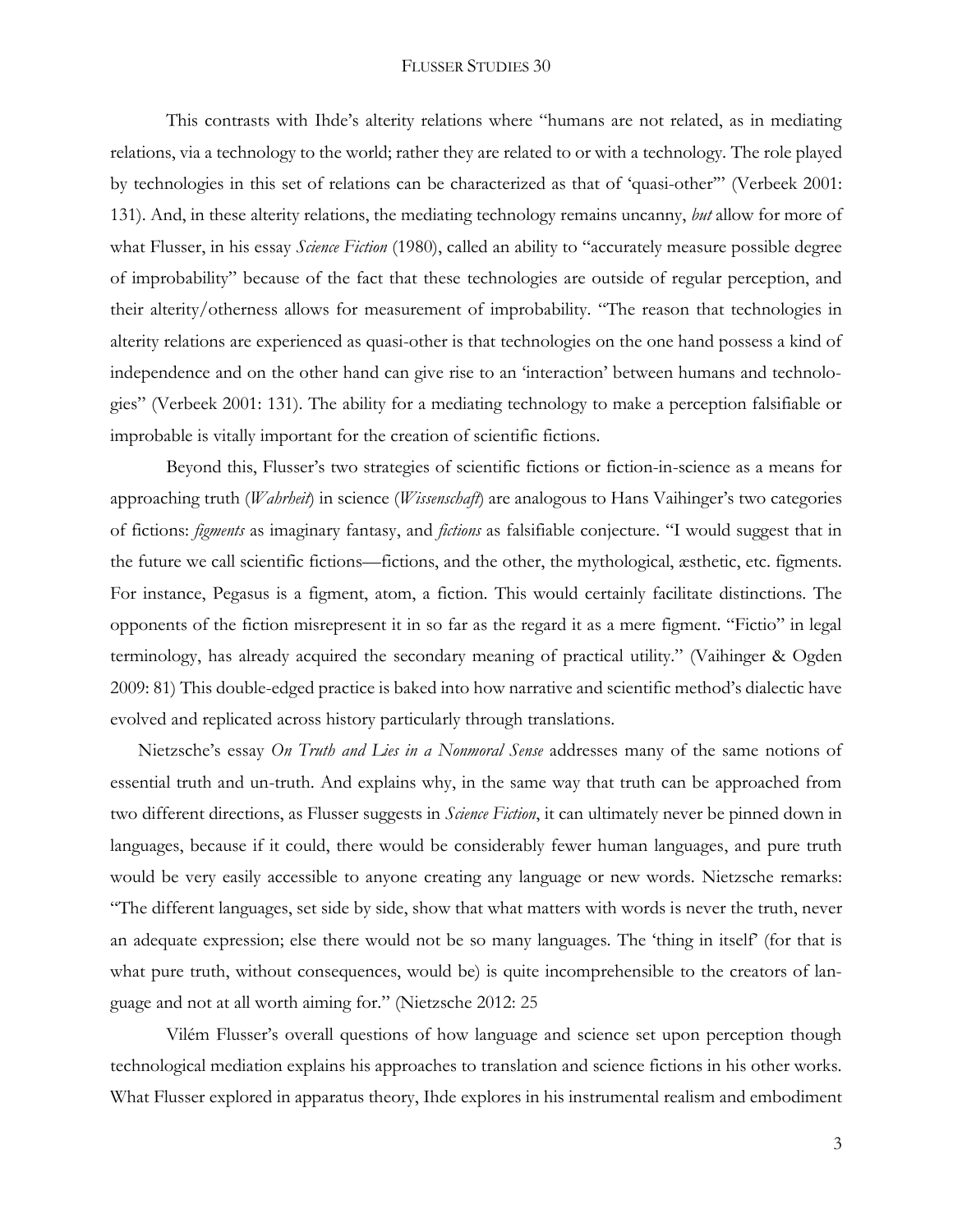#### FLUSSER STUDIES 30

relations. He explains: "(…) simultaneous recognition of what I have called the *technological embodiment* of science, which occurs through the instruments and within experimental situations; and of the larger role of praxis and perception through such technologies. It is that focus that located the positive side of the instrumental consensus and which is ultimately more important than the negative critique of extant philosophy of science." (Ihde 1991: 99)

What makes Flusser's ideas in his essay *Science Fiction* compelling is that he maintains a link between the philosophy of science and philosophy of fiction by taking the idea of *fantasia essata* (an exacting fantasy) to the limits when he compared what types of languages could be contrived. He explored this in greater depth (pun intended) in his *Vampyroteuthis Infernalis.* In fact, Flusser points out that many scientific texts show far more imagination than what is frequently called science fiction. Beyond "scientific fictions" and narrative fictions, there is yet another type of fiction that Vaihinger named, and Flusser used in *Science Fiction* and his other writings. The idea of aesthetic fiction has its roots in the study of mythology.

Mythology, insofar as it may be regarded as the common mother of religion, poetry, art and science, shows us the first expression in free constructive activity of the inventive faculty, of imagination and of phantasy. It is here we first find products of phantasy which do not correspond to reality. On the other hand, the psychological genesis of fictions is the same in all fields of inquiry. (Vaihinger & Ogden 2009: 81)

Vaihinger's approach idea of æsthetic fictions from his *Philosophy of 'As-If*' formed in the late 18<sup>th</sup> century, around the same time as the early coalescence of the literary genre of "science fiction" in the form of mass-produced novels by Mary Shelley, Jules Verne and H.G. Welles, from the earlier fantastical poems of Samuel Taylor Coleridge and William Wordsworth. Vaihinger explains that fictions exist in many different formats, but likely in a continuum, where at one end: "The primary meaning of fiction = mythological entity, is thus distinguished from the scientific fiction, and this covers all the specifically religious fictions. On the other hand, we saw above that definite theological fictions could be of value for the scientific study of fiction. Here too, we have a gradual transition from poetry to science." (Vaihinger & Ogden 2009: 82)

Flusser believes that in both scientific fictions, like those described by Vaihinger, and in science fiction, like (fantastical) literature in general, we can find an approach to beauty and an aesthetic linguistic philosophy. Again, in *Science Fiction* he states: "If we imagine such a "science fiction", as a text whose statements become more and more improbable without ever completely losing sight of the truth, then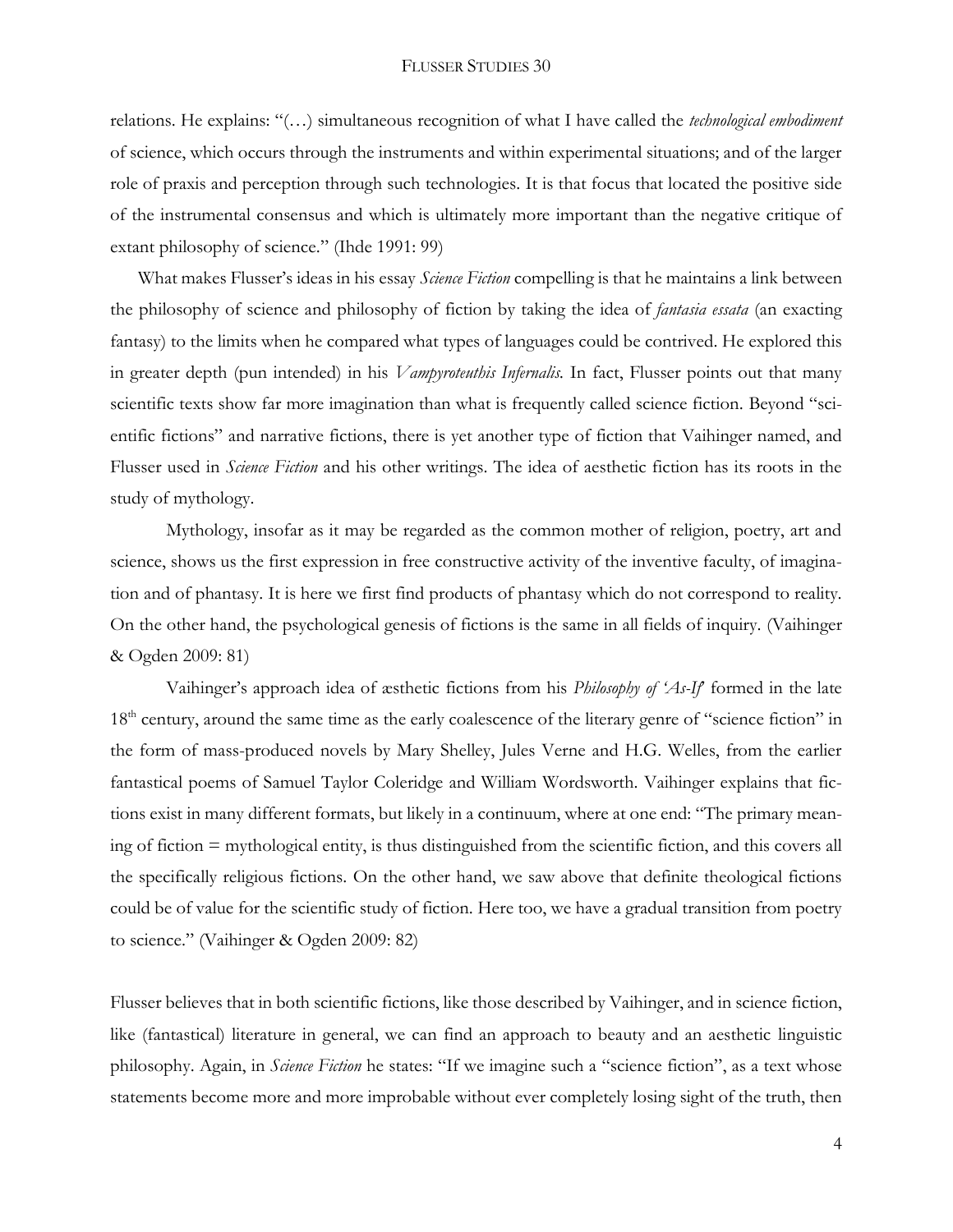we see beauty in the genuine sense of the term. Because apparition and beauty (deceit and art) are the two sides of the same coin. The decisive factor here is that such a "science fiction" as a counter-science would need to obey the same exact discipline as those of the scientific texts." (Flusser 2015: 2)

While explaining and expanding Flusser's ideas of *science as fiction, fiction as science,* Finger et al. (2011) posit that this is an aspect of language, and by extension likely to be part of the process of translation. The process does not descend into relativism, but that individual readers are responsible for their own interpretations of truth inside of fictions and science fiction (and literature): "In other words, truth and fiction are primarily phenomena of language. However, this does not imply that nothing cannot be true anymore; on the contrary, we, as (re)searchers are responsible for all truths we produce. (…)

The world of representations is not a straightforward reflection of reality; it is an instrument that helps to simplify our orientation in the world." (Finger et al. 2011: 115)

Or as Finger et al. (2011: 110) point out, "[t]he virtual does not stand in opposition to reality, but to an ideal of truth." This agrees with Nietzsche's idea that: "He abuses the fixed conventions by arbitrary changes or even reversals of the names. When he does this in a self-serving way damaging to others, then society will no longer trust him but exclude him. Thereby, men do not flee from being deceived as much as from being damaged by deception: what they hate at this stage is basically not the deception but the bad, hostile consequences of certain kinds of deceptions." (Nietzsche 2012: 23)

Vaihinger's philosophy of As-If helps to explain why all languages have so many different types of "fictions" in them including these literary fantasies, figments and scientific fictions. His "Law of Preponderance of the Means over the End" is constantly recurring where any praxis becomes an end in itself. Especially in language, poetry and science, he sees evidence that an original means working towards a definite end has the tendency to acquire independence and become an end itself. Vaihinger states: "Thought, which originally serves the purposes of the will and only gradually becomes an end in itself was the most obvious case of a universal law of Nature that manifests itself in new forms always and everywhere, in all organic life, in the processes of the mind, in economic life and in history." (Vaihinger & Ogden 2009: xxx)

Which returns to the idea of a language as a form of technology, and translation as a possible meta-technology which must address the ideas of fictions axiomatically. Nietzsche points out that in his quote above. And Flusser seems to agree in his essay *Science Fiction* regarding the transactions of translation and distinguishing among and between fictions. "However on closer examination, what's just been said, turns out to be a description of the creative act. Creative acts [and transactions] always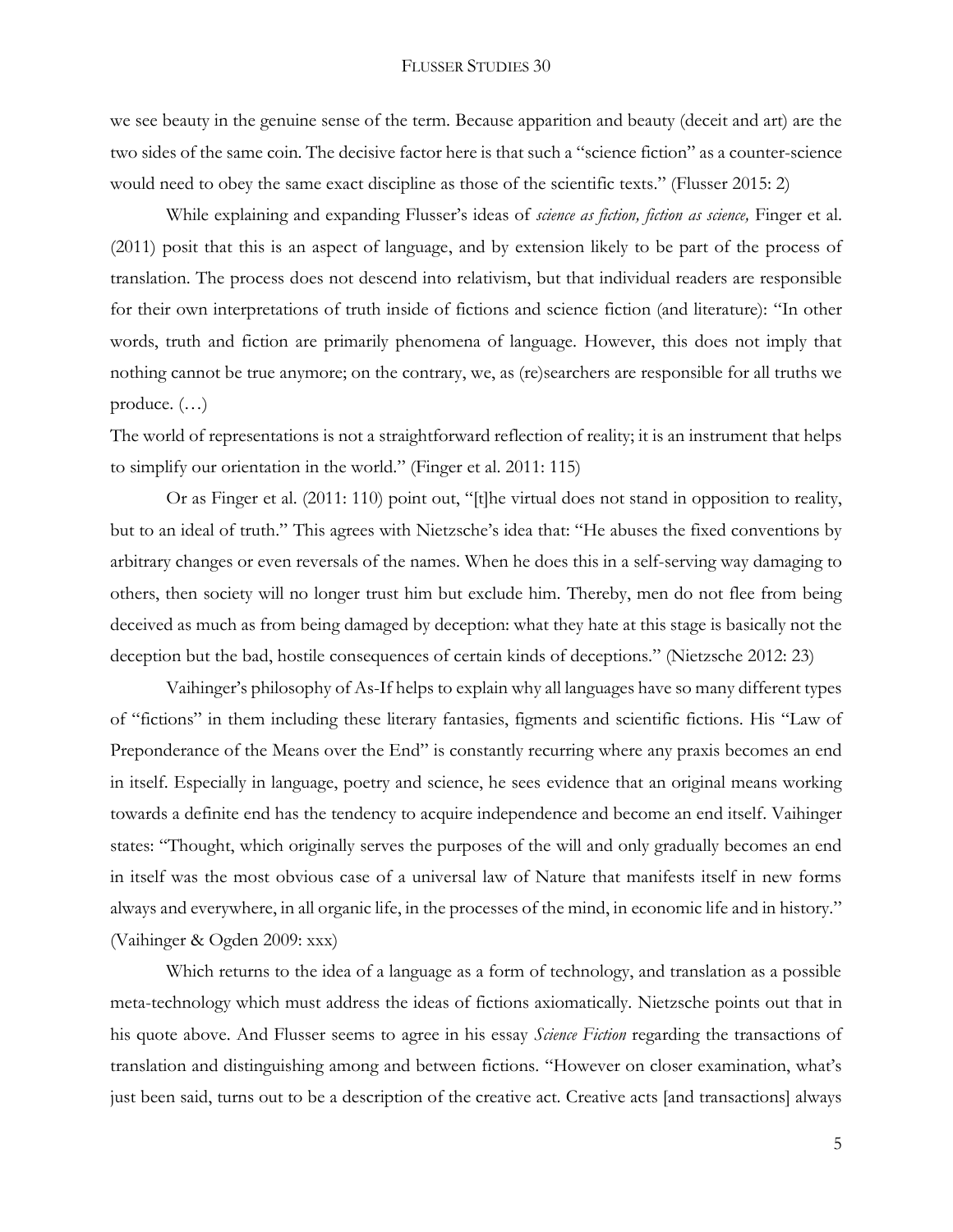have a strict passion for the improbable, or (as Leonardo [da Vinci] said) a "fantasia essata". [an exacting fantasy] What we can expect of "science fiction" would be the same creative powers which manifest themselves in science, only in the opposite direction, in the direction of the beautiful." (Flusser 2015: 3)

This use of aesthetics and art preventing science from being captured within *the apparatus* as Flusser explained in *Towards A Philosophy of Photography* (1984) can be applied to fictions and figments and language, as Flusser explained in *Does Writing Have a Future* (2011 [1987]). But Flusser takes these ideas about where these transactions and "exacting fantasies" can take place – not so much in the written word, or in images, but in a blending of them. "This does probably not exist in literature, and probably cannot exist. But therefore it is possible in computer codes. Is it possible that the synthetic images, based on the equations of science, are the first actual "science fiction" based on the intended meaning of that word?" (Flusser 2015: 3)

In this same way, Flusser believes that some type of *Computercodes* (from his original German) being code-based synthetic images, both CGI for contemporary early 21<sup>st</sup> century science fiction fantasies, *and* contemporary scientific/medical/military imaging will become increasingly possible, and even become ubiquitous. This is equally applicable to how he would have envisioned the future of translation; becoming largely a function of code-based machine translation that creates the linguistic equivalent of synthetic images in a new form of synthetic inter-penetrating languages. Ihde also sees an opportunity for multi-lingual approaches to the philosophy of technology. In "Instrumental Realism" (1991) he wrote of: "(…) the emergence of what could be called a *praxis* philosophies of science. A healthy development here has the rise of the sociology to its current sophistication. Equally healthy is the emergence of a new generation of bilingual philosophers of science, trained in both Anglo- and Euro- American traditions who break the old citation gaps earlier referred to." (Ihde 1991: 99)

As Flusser traveled and gave presentations, he frequently re-worked his essays in the language of (or best suited to) the audience for the event. Another of Flusser's later essays *On Memory (Electronic or Otherwise)* also began as a presentation. This particular presentation, *Science Fiction* was not published and remained untranslated, but reveals several insights into Flusser's creative thinking on the translation as well. As a praxis of building on this philosophy, it is imperative that scholars continue to translate, and retranslate Flusser's work. By extension, it might prove practical and profitable to and translate some of Ihde's work on instrumental realism and Vaihinger's works on metaphysics and Nietzsche.

Finger et al. (2011) reinforce the practice of recurrent translation being linked to an interdisciplinary approach to both media and philosophy as a "basically endless open-ended enterprise". "The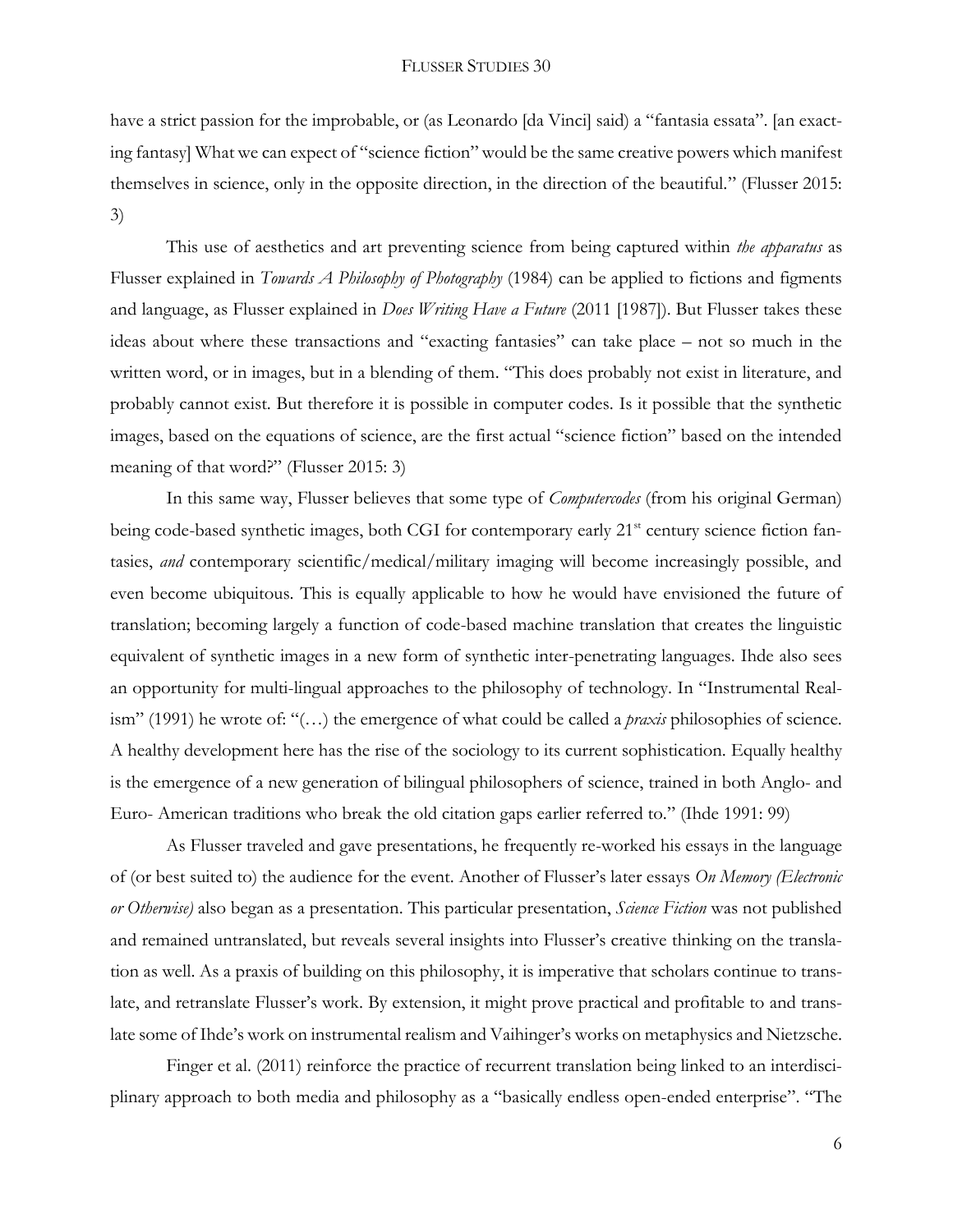translator is forced to move on continuously, striving at the same time to get back to the origin, only to discover that there is no such possibility. Meaning is homeless and itinerant. Translation, then, is always a twofold process: an evolutive, forward movement, cumulating different points of view, and contradicted completely by retranslation, an involutive, backward motion." (Finger et al. 2011: 50)

As stated earlier, this "two-fold process" of translation can be seen as analogous is to the two ways that science finds knowledge both knowing-by-becoming increasingly less ambiguous (falsification) and more and more accurately measuring the possible degree of improbability from Flusser's essay *Science Fiction.*

In conclusion, the answer to the question "Is science fiction translatable?", from Flusser's perspective, from both his essay *Science Fiction* and *Zweigespräche*, is that it *is*—both as a scientific fictions and as an æsthetic fictions. Vaihinger's addition of *Figments* as the fantastical, and narrative side of scientific fictions, implies that media narratives in the genre of science fiction, as a practice of exploring science are also translatable. In fact, many examples from the history of literature and cinema support this assertion. Lastly, the answer to the question, "Is translation a science fiction?", again from Flusser's perspective, from his essay *On Fiction* and others, translation appears to be a form of *Technik* for exploring the inexactitude of language similar to Ihde's instrumental realism, and a form of phenomenology shared between the two thinkers. As such, translation *can*, and frequently does, serve as a form of scientific fiction within language as a means of knowing.

### **References**

- Finger, A. K., Guldin, R., & Bernardo, G. (2011). *Vilém Flusser: an introduction*. Minneapolis, MN: University of Minnesota Press.
- Flusser, V. (1998). *Kommonukologie.* Frankfurt: Fischer.
- Flusser, V. (2015 [1988]). Science Fiction. Trans. by Hanff, W. *Flusser Studies 20.*
- Ihde, D. (1991). *Instrumental Realism*. Bloomington, IN: Indiana University Press.
- Nietzsche, F. (2012). *On truth and lies in a nonmoral sense*. S.l.: Aristeus Books.
- Nietzsche, F. W., & Carman, T. (2019). *On truth and Untruth: selected writings of Nietzsche*. New York, NY: Harper-Collins.
- Sander, K., Flusser, V. (1996). Zwiegespräche: interviews, 1967-1991. Germany: na.
- Vaihinger, H., & Ogden, C. K. (2009). *The philosophy of "as if": a system of the theoretical, practical and religious fictions of mankind*. London: Routledge.